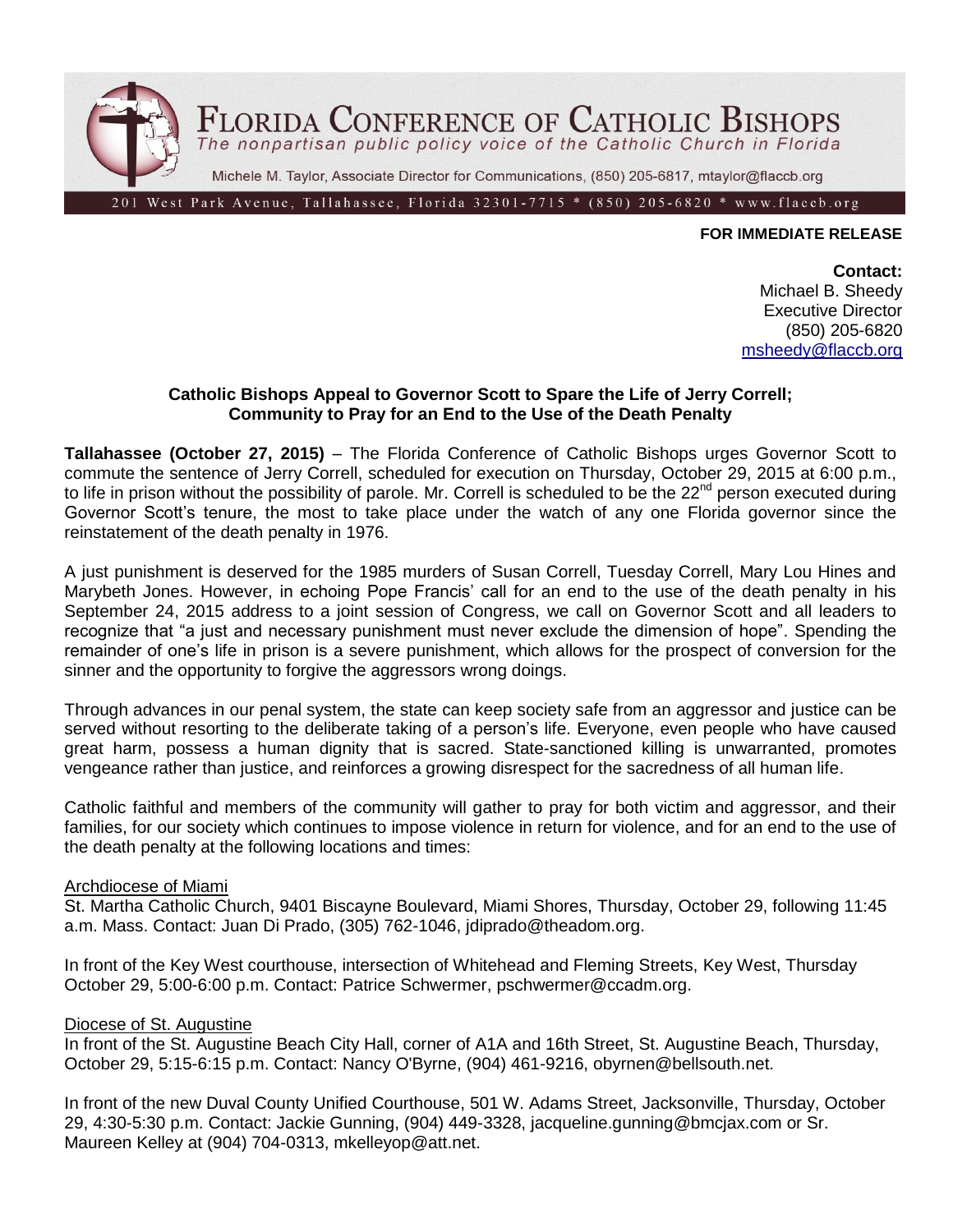In front of the Flagler County Courthouse, 1769 E. Moody Blvd, Bunnell, Thursday, October 29, 5:00-6:00 p.m. Contact: Jackie Morelewicz, (386) 986-3146, jackiem@cfl.rr.com.

Across the highway from the Florida State Prison Execution Building, Starke, 5:00 - 6:30 p.m. Contact: John Linnehan, (904) 504-1004, metanoia.mx@gmail.com.

A carpool will be leaving from the parking lot of St. Augustine Church and Catholic Student Center, 1738 W. University Avenue, Gainesville, Thursday, October 29, 4:30 p.m. to attend the prayer service at Florida State Prison near Starke. Contact: Michelle Garcia, (352) 372-3533, info@catholicgators.com.

Additional Contact: Kathleen Bagg, Office of Communications, Diocese of St. Augustine, (904) 262-3200.

# Diocese of St. Petersburg

Spirit FM 90.5 WBVM Tampa will be praying on air, Wednesday, October 28, 5:50 p.m. Spirit FM is also available on the internet (www.spiritfm905.com).

St. Vincent de Paul Parish, 4843 Mile Stretch Dr., Holiday, Thursday, October 29, 5:30 p.m. Contact: Sabrina Burton Schultz, Diocese of St. Petersburg, (727) 344-1611, sab@dosp.org.

# Diocese of Orlando

St. Margaret Mary Catholic Church, 526 North Park Avenue, Winter Park, Tuesday, October 27, 5:00 p.m.

St. Patrick Catholic Church, 6803 Old Hwy 441 South, Mt. Dora, Wednesday, October 28, 11:00 a.m.

A bus will be leaving from the parking lot of Our Lady of Lourdes Catholic Church, 201 University Blvd., Daytona Beach, Thursday October 29, 2:30 p.m. to attend the prayer service at Florida State Prison near Starke.

Contact: Office of Advocacy and Justice, advocacyjustice@orlandodiocese.org or (407) 658-1818 ext. 2086.

### Diocese of Pensacola-Tallahassee

Basilica of St. Michael the Archangel, 19 N Palafox St, Pensacola, Thursday, October 29, 11:00 a.m. (CDT). Contact: (850) 438-4985.

Holy Spirit Catholic Church, 10650 Gulf Beach Hwy., Pensacola, Wednesday, October 28, 7:30 p.m. (CDT). Contact: (850) 492-0837.

St. Mary Catholic Church, 110 St. Mary Ave SW, Fort Walton Beach, Tuesday, October 27, 6:00 p.m. (CDT). Contact: (850) 243-3742.

St. John the Evangelist Catholic Church, 1008 Fortune Avenue, Panama City, Monday, October 26, 7:00 p.m. (CDT). Contact: (850) 763-1821, stj.office@knology.net.

Good Shepherd Catholic Church, 4665 Thomasville Rd, Tallahassee, Wednesday, October 28, 7:00 p.m. Contact: (850) 339-7847.

Immaculate Conception Catholic Church, 2750 South Byron Butler Parkway, Perry, Thursday, October 29, 3:00 p.m.

Additional Contact: Deacon Ray Aguado, (850) 435-3531, aguador@ptdiocese.org.

Tallahassee Citizens Against the Death Penalty will sponsor an interfaith prayer vigil scheduled for Thursday, October 29 at 6:00 p.m. in front of the Governor's Mansion in Tallahassee and a service of remembrance in the Capitol Building Plaza Level Rotunda the day after the execution, Friday, October 30 at noon. Contact: Sheila Meehan, (850) 524-0080.